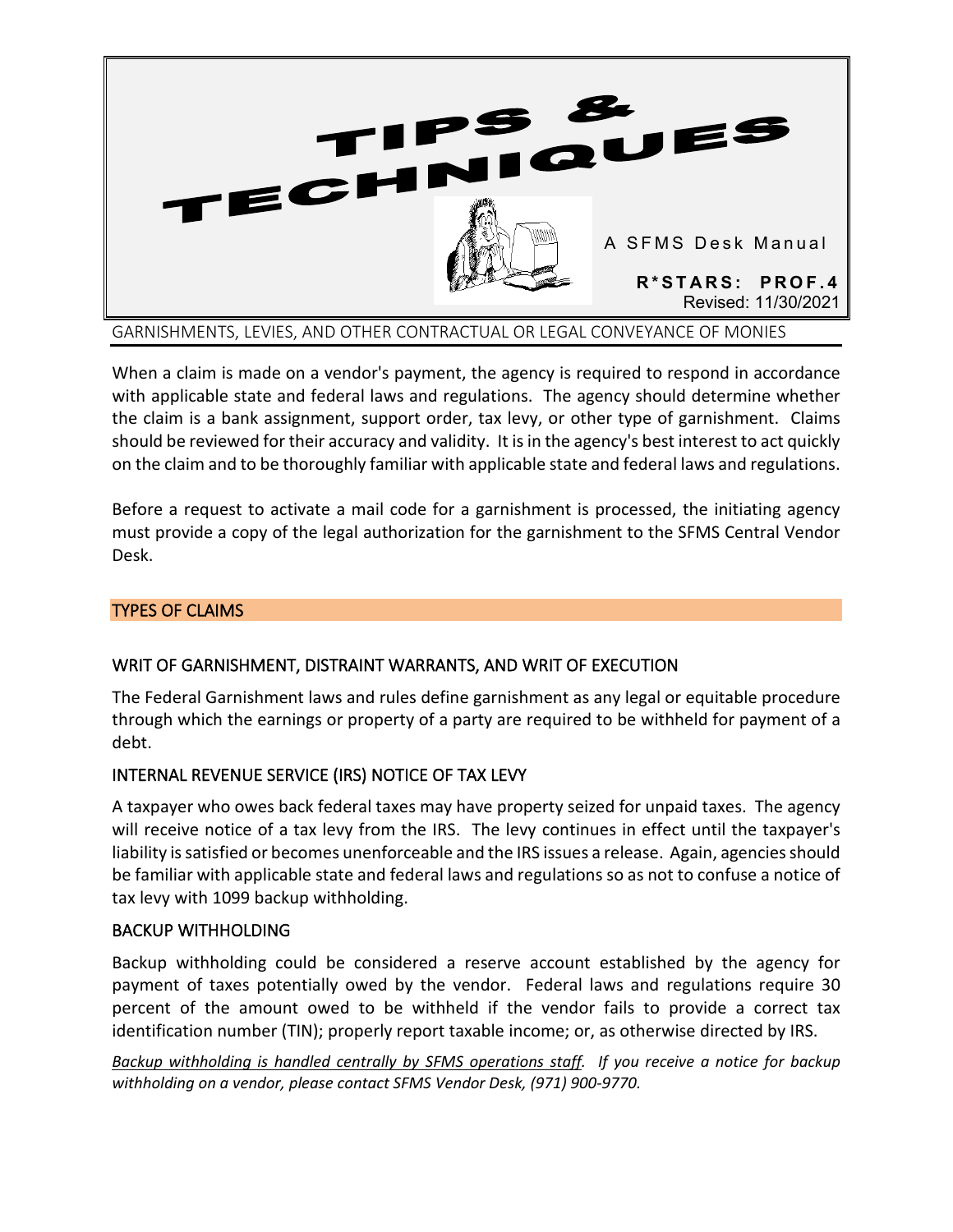## CHILD SUPPORT ORDERS

The Department of Human Resources or the office of a district attorney may issue a withholding order for child support payment arrearages. Failure to comply with withholding orders may cause the withholder, e.g., agency, to be liable for the entire amount required to be withheld.

Child support payments take priority over any other garnishment or deduction under state law. However, pre-existing federal tax levies must be honored before new child support withholding orders.

### BANK ASSIGNMENTS

Bank assignments may occur when a vendor either borrows money from or assigns their accounts receivable to a bank. Payment for the services and supplies purchased from the vendor is made payable to the bank.

### MAIL CODE SERIES 410-429

SFMS has designated the MAIL CODE series 410-429 to assist agencies in complying with their legal obligations.

When using MAIL CODE series 410-429, agencies MUST use the correct vendor number and enter the proper information in the SEARCH NAME and agency contact fields.

#### ADDING THE NEW MAIL CODE

Access the **52 – [Systemwide Vendor Profile](http://www.oregon.gov/DAS/EGS/FBS/SFMS/docs/publications/data_entry_guide/chapter_6_non_descriptive_profiles.html#_Toc188258600)** Screen. Type the VENDOR NUMBER in the field and press <ENTER>. R\*STARS will display the vendor profile if the record is found.

If the vendor has not been added to the **52** profile, the agency will need to establish it and set up the special MAIL CODE on the **51 – [Vendor Mail Code Profile](http://www.oregon.gov/DAS/EGS/FBS/SFMS/docs/publications/data_entry_guide/chapter_6_non_descriptive_profiles.html#_Toc188258599)** Screen for the bank assignment. For additional information on adding new vendors refer to the SFMS Desk Manual, [R\\*STARS:](http://www.oregon.gov/DAS/EGS/FBS/SFMS/docs/publications/desk_manual/prof4.pdf)  [Prof.1,](http://www.oregon.gov/DAS/EGS/FBS/SFMS/docs/publications/desk_manual/prof4.pdf) "R\*STARS Vendor Profile Maintenance.

 Use the vendor number of the taxpayer or responsible party. Remember, the taxpayer is still responsible for any applicable 1099 Miscellaneous Income reporting even though the claimant is receiving the money

Go to the **51** profile. Type the new MAIL CODE number (410-429), the claimant's name and address, required SEARCH NAME and AGENCY CONTACT information in the appropriate fields. Press <F10> - SAVE.

> MAIL CODE Use the next sequential MAIL CODE, e.g., use 412 if 411 has been activated.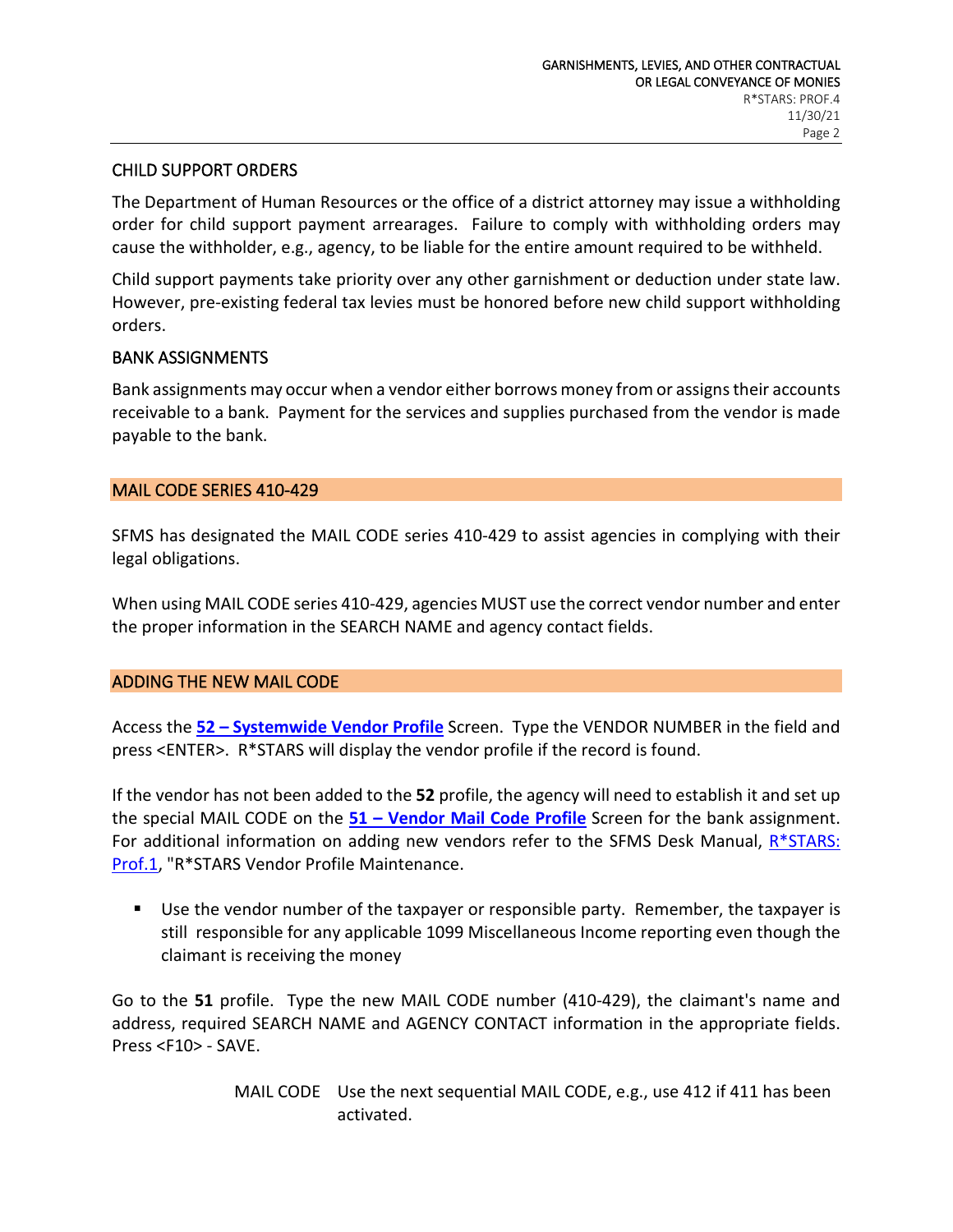| <b>VENDOR NAME</b>                                  | Type the name of the claimant to which the warrant(s) will be<br>made payable, e.g., bank's name, IRS, Department of Human<br>Resources, or other.                         |
|-----------------------------------------------------|----------------------------------------------------------------------------------------------------------------------------------------------------------------------------|
| <b>SEARCH NAME</b>                                  | In the second SEARCH NAME field, enter the first five characters<br>of the claimants name, a space, the zip code                                                           |
|                                                     | In the third SEARCH NAME field, enter the type of legal<br>document received, e.g., garnishment, child support order, tax<br>levy, other.                                  |
|                                                     | In the fourth SEARCH NAME field, enter the taxpayer's name.<br>See examples provided on the following pages.                                                               |
| ADDRESS, CITY, STATE, ZIP<br><b>REGION, COUNTRY</b> | Type the claimant's remittance address in the appropriate fields.<br>Leave blank.                                                                                          |
| <b>VENDOR CONTACT</b>                               | Enter the name and telephone number of the claimant's contact,<br>if available.                                                                                            |
| TELEPHONE, EXT, FAX<br><b>UPDATE REASON CODE</b>    | Enter the taxpayers telephone information if available.<br>Leave blank.                                                                                                    |
| AGY, CONTACT, PHONE                                 | Type the agency's number and name and telephone number of<br>the employee responsible for ensuring compliance to the<br>applicable state and federal laws and regulations. |

## PROCESSING PAYMENT TO THE CLAIMANT

Agencies should use transaction code (T-Code) 222 or other applicable T-Code to process a payment to a private claimant.

If the garnisher or obligee is a state agency, transfer monies owed by the vendor to the agency using T-Codes 722 and 723 in a balanced transaction. Enter the vendors VENDOR NUMBER and the garnishment MAIL CODE. Enter the agency number in the financial agency fields of the balanced transaction. Remember that the MAIL CODES used in these transactions are directly linked to the vendor on the 52 profile.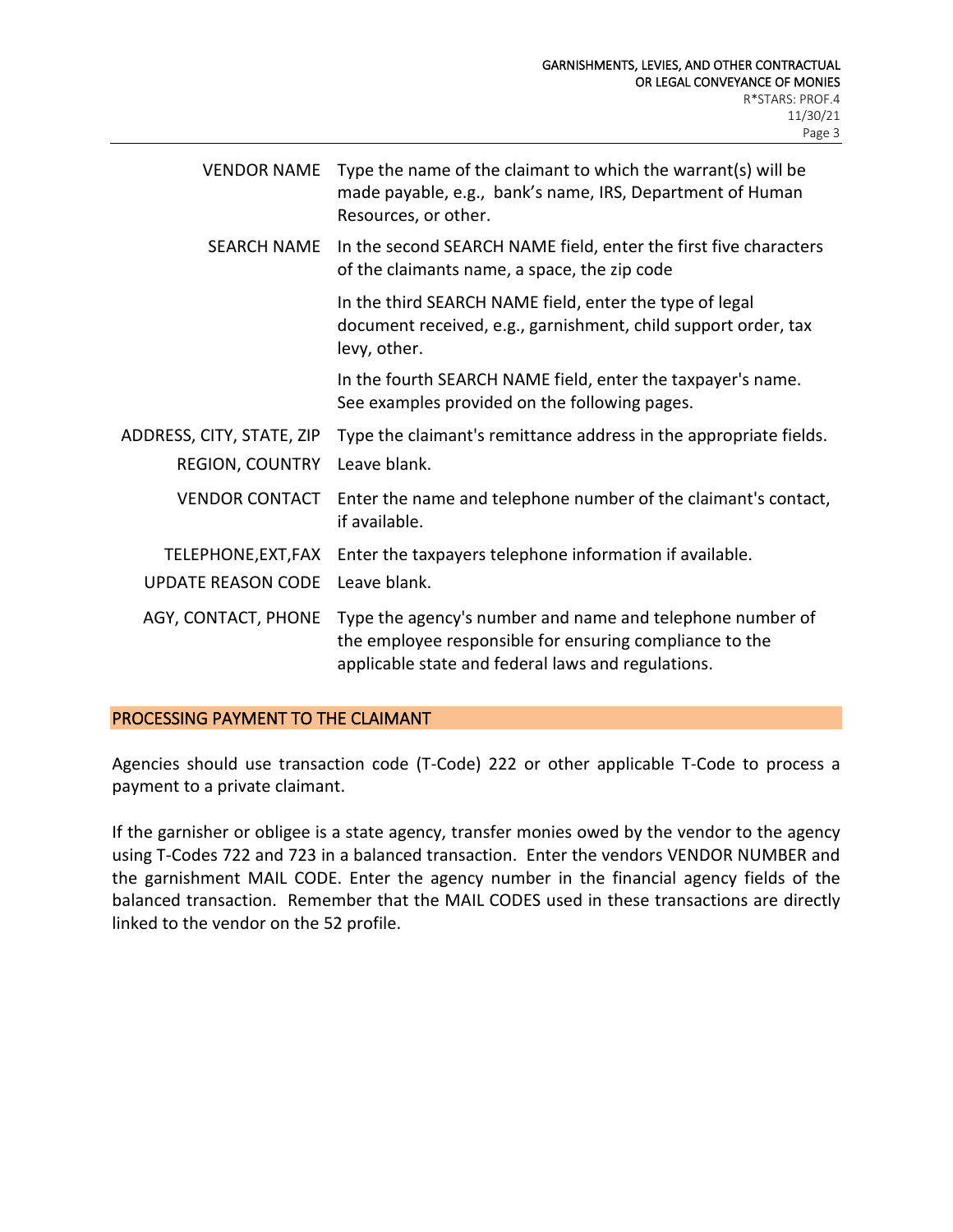#### EXAMPLES

## EXAMPLE #1 – WRIT OF GARNISHMENT ISSUED ON BEHALF OF A PRIVATE PARTY

In this example, an agency receives a Writ of Garnishment attaching \$725 of the \$1000 owed to Tommy Tonka, VENDOR NUMBER 1543232323 The \$725 is payable to Creditors, Inc.

SO52 VER 2.0 STATE OF OREGON 04/21/15 02:03 PM<br>LINK TO: SYSTEMWIDE VENDOR PROFILE PROD SYSTEMWIDE VENDOR PROFILE VENDOR NO: 1543232323 NAME CONTROL: TONK UPDATE MAIL CODE: Y VENDOR NAME: TOMMY T TONKA SEARCH NAMES: TOMMY T TONKA TONKA,TOMMY,T<br>ALT VENDOR/FID: 1099 IND: Y FEI/SSN IND: S 1099 IND: Y FEI/SSN IND: S REASON CODE: ADD VENDOR TYPE: 7 OWNRSHP CD: I 2ND TIN NTC: VN STATUS: ADDRESS: 517 SE BARNES AVE CITY: GRESHAM ST: OR ZIP: 97080 1652 CNTRY:<br>VENDOR CONTACT: TAX OFFSET EXMPT: N<br>HOLD RSN: TELEPHONE: 503 666 8751 EXT: FAX: FAX: HOLD RSN: HOLD RSN: PDT: MA EMAIL:<br>AGY: 410 CONTACT: SHERRY BELL PHONE: 503 945 6163 AGY: 410 CONTACT: SHERRY BELL NUMBER: ACCT NO/TYPE: DIR DEP DATE: NUMBER: ACCT NO/TYPE: FORMAT: W9 REQUEST DATE: 04172015 BU/WH EFF DATE: STATUS CODE: A EFF START DATE: 04162015 EFF END DATE: LAST PROC DATE: 04172015 Z06 RECORD SUCCESSFULLY RECALLED F1-HELP F3-DEL F5-NXT F6-51 F9-INT F10-SAVE F11-SAVE/CLR ENTER-INQ CLEAR-EXT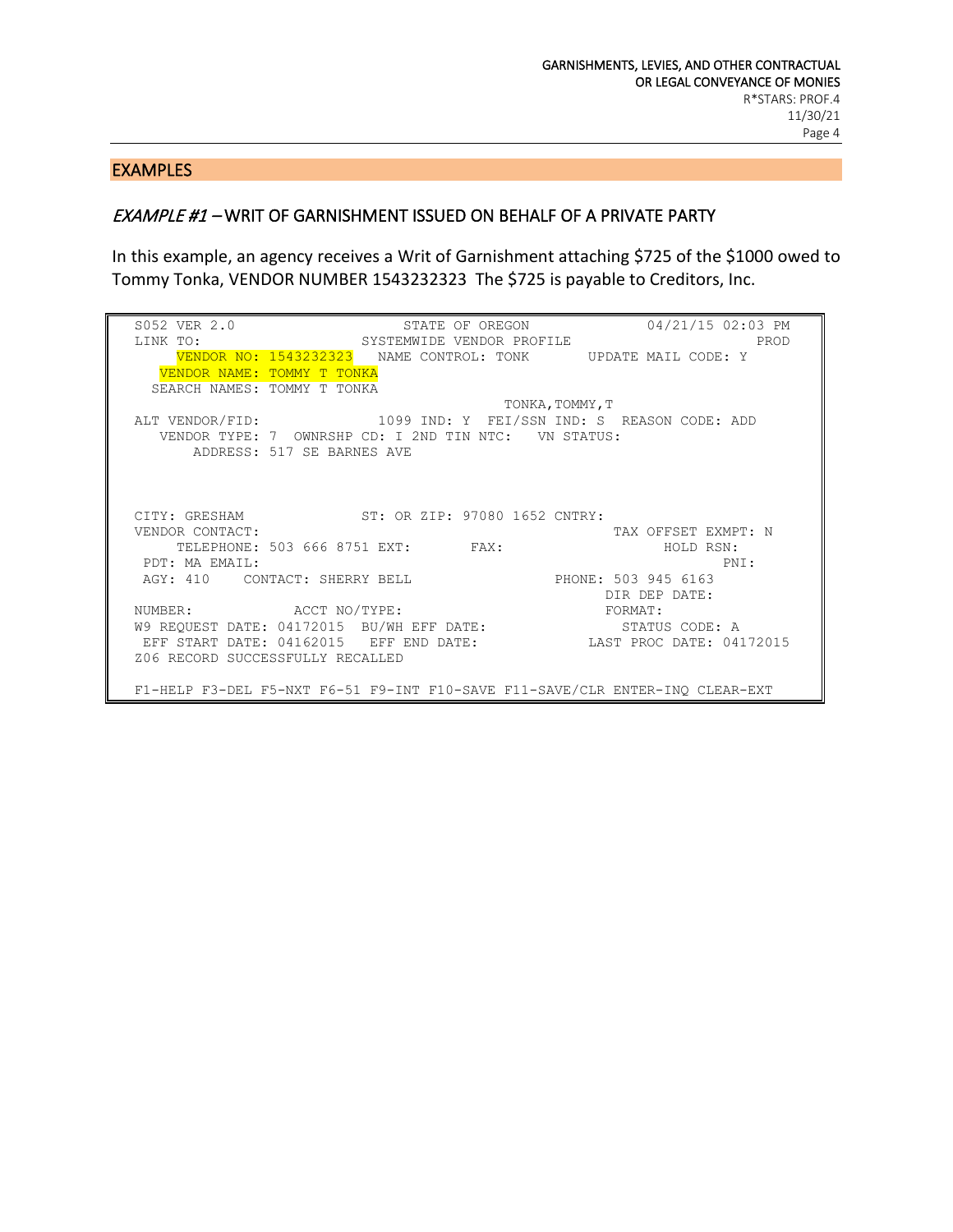The agency uses MAIL CODE 410 to add Creditors, Inc. 14231 Creditor Street, Somewhere, OR 99999 5555 under Tommy Tonka's VENDOR NUMBER 1543232323. Prior to activating the MAIL CODE, SFMS verifies that the **required information** has been entered.

| S051 VER 2.0                                                             | STATE OF OREGON                                                              |                            | 04/21/15 02:05 PM      |  |  |
|--------------------------------------------------------------------------|------------------------------------------------------------------------------|----------------------------|------------------------|--|--|
| LINK TO:                                                                 | VENDOR MAIL CODE PROFILE                                                     |                            | PROD                   |  |  |
|                                                                          | VENDOR NO: 1543232323 TOMMY T TONKA                                          |                            |                        |  |  |
| MAIL CODE: 410                                                           | NAME: CREDITORS INC                                                          |                            |                        |  |  |
|                                                                          | SEARCH NAMES: CREDITORS INC                                                  | CREDI 99999                |                        |  |  |
|                                                                          | <b>GARNISHMENT</b>                                                           |                            | TONKA, TOMMY, T        |  |  |
|                                                                          | ADDRESS: 14231 CREDITOR ST                                                   |                            |                        |  |  |
|                                                                          |                                                                              |                            |                        |  |  |
|                                                                          |                                                                              |                            |                        |  |  |
|                                                                          |                                                                              |                            |                        |  |  |
|                                                                          | CITY: SOMEWHERE                                                              |                            | ST: OR ZIP: 99999 5555 |  |  |
| COUNTRY:                                                                 |                                                                              | REGION:<br>TAX RATE:       |                        |  |  |
| UPDATE REASON: ADD                                                       | OWNERSHIP CODE: I                                                            |                            | LICENSE:               |  |  |
| VENDOR CONTACT:                                                          | GARNISHMENT                                                                  |                            | FAX:                   |  |  |
| TELEPHONE:                                                               | EXT:                                                                         | ALT VEND NAME: I LTR DATE: |                        |  |  |
| PDT: MA EMAIL:                                                           |                                                                              |                            | PNI:                   |  |  |
|                                                                          | AGY: 410 CONTACT: SHERRY BELL                                                |                            | PHONE: 503 945 6163    |  |  |
|                                                                          |                                                                              |                            | DIR DEP DATE:          |  |  |
|                                                                          |                                                                              |                            |                        |  |  |
|                                                                          | HOLD REASON CODE:                                                            |                            | STATUS CODE: A         |  |  |
| START DATE: 04162015<br>LAST PROC DATE: 04172015<br>EFF END DATE:<br>EFF |                                                                              |                            |                        |  |  |
| Z07 NEXT RECORD SUCCESSFULLY READ                                        |                                                                              |                            |                        |  |  |
|                                                                          |                                                                              |                            |                        |  |  |
|                                                                          | F1-HELP F3-DEL F5-NXT F6-52 F9-INT F10-SAVE F11-SAVE/CLR ENTER-INO CLEAR-EXT |                            |                        |  |  |

The agency will process two transactions using T-Code 222. One voucher payable is processed in the amount of \$275 to Tommy Tonka, VENDOR NUMBER 1543232323 MAIL CODE 000. The second voucher payable is in the amount of \$725 to Creditors, Inc., VENDOR NUMBER 1543232323 MAIL CODE 410.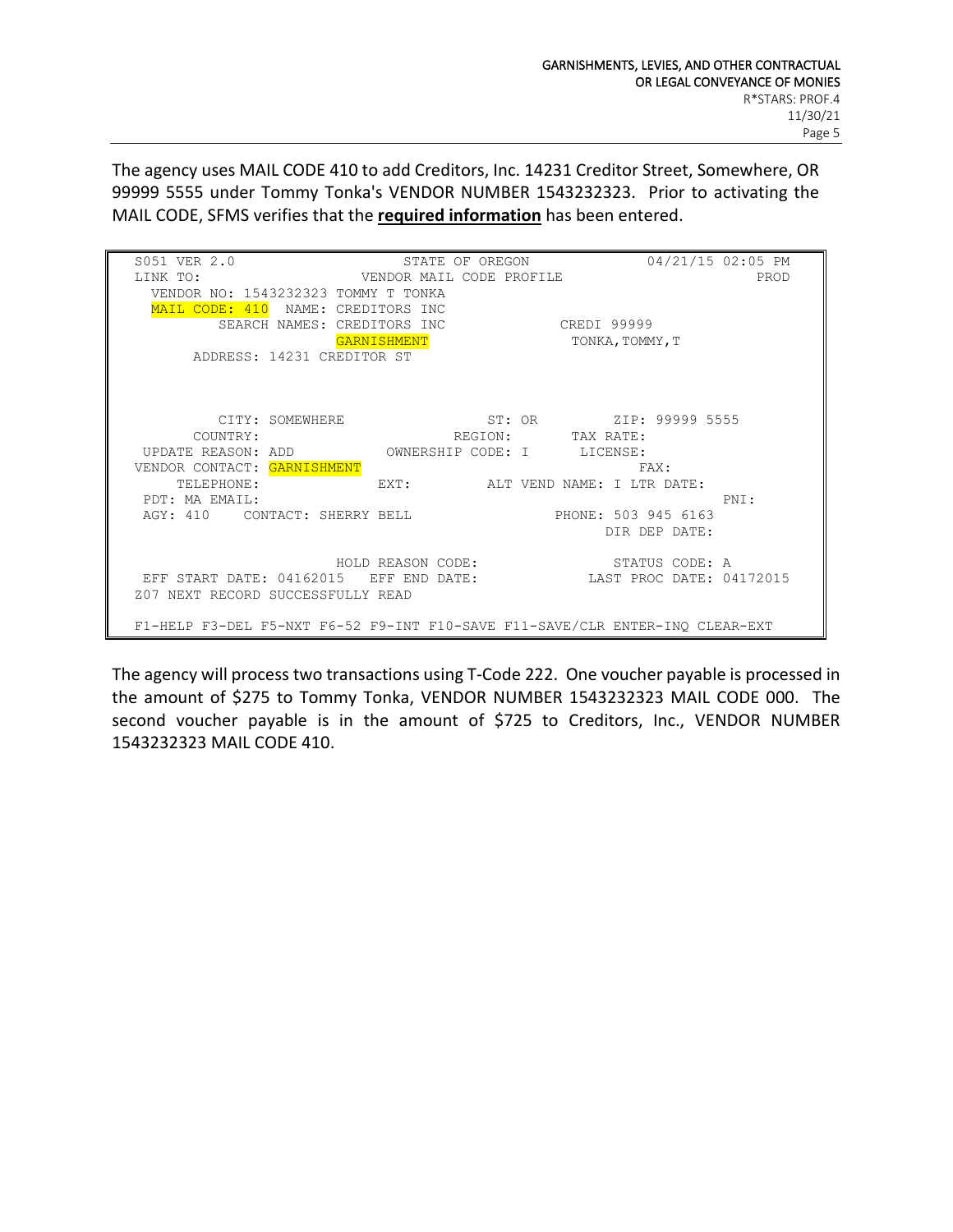#### EXAMPLE #2 – DISTRAINT WARRANT AND WRIT OF EXECUTION ISSUED BY STATE AGENCY

On January 10, 2015, the Department of Revenue issues a Distraint Warrant and Writ Of Execution for \$3,000 to attach the money owed to Joe Leat by another state agency. The warrant imposes a daily interest of \$.27 per day from the date of issuance until fully paid. The agency receives an invoice dated April 1, 2015 in the amount of \$2,500 from Joe for services rendered.

This example uses the companion transaction screen.

SO52 VER 2.0 STATE OF OREGON 04/21/15 02:09 PM<br>LINK TO: SYSTEMWIDE VENDOR PROFILE PROD SYSTEMWIDE VENDOR PROFILE VENDOR NO: 1555443333 NAME CONTROL: LEAT UPDATE MAIL CODE: Y VENDOR NAME: JOE LEAT SEARCH NAMES: JOE LEAT  $\text{LEAT}$ , JOE, ALT VENDOR/FID: 1099 IND: Y FEI/SSN IND: S REASON CODE: ADD VENDOR TYPE: 6 OWNRSHP CD: S 2ND TIN NTC: VN STATUS: ADDRESS: 6789 N CENTER AVE CITY: PORTLAND ST: OR ZIP: 97217 1604 CNTRY:<br>VENDOR CONTACT: AMBER PIERCE 373-0727 X237 VENDOR CONTACT: AMBER PIERCE 373-0727 X237 TAX OFFSET EXMPT: N<br>TELEPHONE: 503 286 4686 EXT: FAX: HOLD RSN: TELEPHONE: 503 286 4686 EXT: FAX: FAX: HOLD RSN: PDT: MA EMAIL: PNI: PDT: MA EMAIL: PNI: PHIS AGY: 410 CONTACT: SHERRY BELL PHONE: 503 945 6163 DIR DEP DATE: W9 REQUEST DATE: 04212015 BU/WH EFF DATE: STATUS CODE: A EFF START DATE: 04202015 EFF END DATE: LAST PROC DATE: 04222015 Z06 RECORD SUCCESSFULLY RECALLED F1-HELP F3-DEL F5-NXT F6-51 F9-INT F10-SAVE F11-SAVE/CLR ENTER-INQ CLEAR-EXT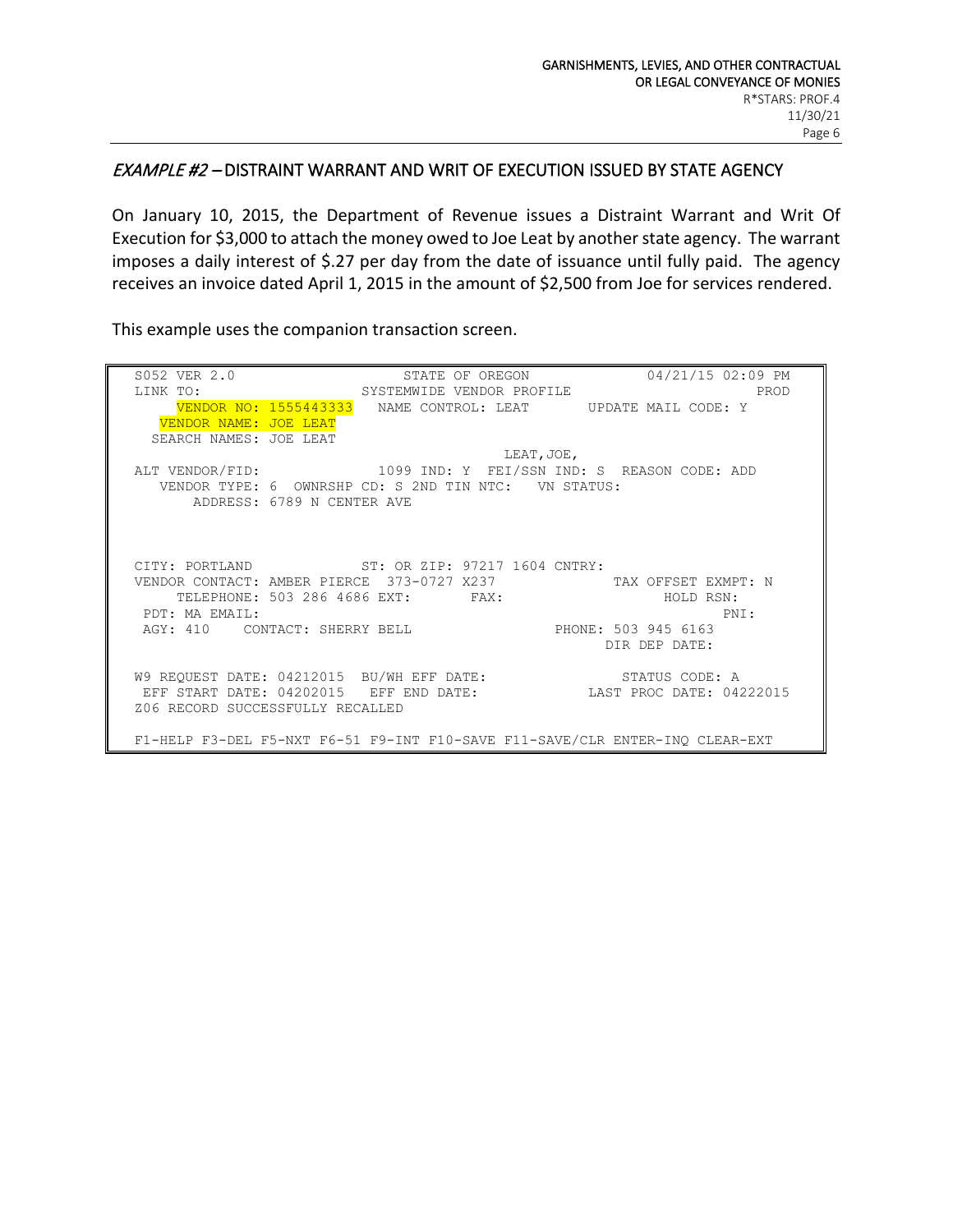The agency adds the Department of Revenue, MAIL CODE 411, under Joe's vendor number.

SO51 VER 2.0 STATE OF OREGON 04/21/15 02:12 PM<br>LINK TO: STATE OF PROFILE DATE ON DENOTOR MAIL CODE PROFILE VENDOR MAIL CODE PROFILE VENDOR NO: 1555443333 JOE LEAT MAIL CODE: 411 NAME: DEPARTMENT OF REVENUE SEARCH NAMES: DEPARTMENT OF REVENUE DISTRAINT WARRANT LEAT, JOE, ADDRESS: REVENUE BUILDING 955 CENTER ST NE CITY: SALEM ST: OR ZIP: 97301<br>COUNTRY: TAX RATE: COUNTRY: TAX RATE: UPDATE REASON: ADD OWNERSHIP CODE: I LICENSE: VENDOR CONTACT: AMBER PIERCE 373-0727 X237 FAX: TELEPHONE: EXT: ALT VEND NAME: I LTR DATE: PDT: MA EMAIL: PDT: MA EMAIL: PNI: AGY: 410 CONTACT: SHERRY BELL PHONE: 503 945 6163 DIR DEP DATE: HOLD REASON CODE: STATUS CODE: A EFF START DATE: 04202015 EFF END DATE: LAST PROC DATE: 04202015 Z07 NEXT RECORD SUCCESSFULLY READ F1-HELP F3-DEL F5-NXT F6-52 F9-INT F10-SAVE F11-SAVE/CLR ENTER-INQ CLEAR-EXT

Using balance transaction T-Codes 722 and 723, the agency transfers \$2500 to the Department of Revenue. The agency enters Joe Leats VENDOR NUMBER and the garnishment MAIL CODE in the VEND/MC field.

| S509 VER 2.0                                                                 |                                                                                   | STATE OF OREGON |  | 04/21/15 12:37 PM |      |
|------------------------------------------------------------------------------|-----------------------------------------------------------------------------------|-----------------|--|-------------------|------|
| LINK TO:                                                                     | 2.0 STATE OF OREGON U4/21/15 12:3/ PM<br>COMPANION TRANSACTION ENTRY NOTE: N ACPT |                 |  |                   |      |
|                                                                              |                                                                                   |                 |  |                   |      |
| BATCH: AGENCY 107 DATE 041715 TYPE G NO 002 SEQ NO 00001 MODE EDIT AND POST  |                                                                                   |                 |  |                   |      |
|                                                                              | --DOCUMENT INFORMATION: DOC DATE: 041715 EFF DATE: 041715                         |                 |  |                   |      |
|                                                                              | TRANS AMOUNT: 2500.00                                                             |                 |  |                   |      |
|                                                                              | DOC AGY: 107 CUR DOC: BT000027 DOC AMT:0.00 DOC COUNT:                            |                 |  |                   |      |
|                                                                              | DESC: JOE LEAT-DISTRAINT WARRANT                                                  |                 |  |                   |      |
| --TRANSACTION INFORMATION: #1                                                |                                                                                   |                 |  |                   |      |
|                                                                              | SFX: 001 SER DATE: REF DOC/SFX: MOD:                                              |                 |  | AGY: 107 TC: 722  |      |
|                                                                              | INDEX: PCA: 41056 AY: 15 COBJ/AOBJ: 1000 1000 APPN NO: 32000 FUND: 4910           |                 |  |                   |      |
|                                                                              | VEND/MC: 1555443333 411 CONT NO: GL AC/AGY:                                       |                 |  |                   |      |
|                                                                              | GRANT/PH:<br>MPCD: AGY CD-1: 2: 3: DI:                                            |                 |  | PROJ/PH: FO:      |      |
|                                                                              |                                                                                   |                 |  |                   | RVS: |
| --TRANSACTION INFORMATION: #2                                                |                                                                                   |                 |  |                   |      |
|                                                                              | SFX: 002 SER DATE: REF DOC/SFX: MOD:                                              |                 |  | AGY: 150 TC: 723  |      |
| INDEX:                                                                       | PCA: 44100 AY: 15 COBJ/AOBJ: 0708 1404 APPN NO: 31501 FUND: 4530                  |                 |  |                   |      |
|                                                                              | VEND/MC: $1555443333$ 411 CONT NO: GL AC/AGY:                                     |                 |  |                   |      |
|                                                                              |                                                                                   |                 |  | PROJ/PH: FO:      |      |
|                                                                              | GRANT/PH:<br>MPCD: AGY CD-1: 2: 3: DI:                                            |                 |  | RVS:              |      |
|                                                                              |                                                                                   |                 |  |                   |      |
|                                                                              |                                                                                   |                 |  |                   |      |
|                                                                              |                                                                                   |                 |  |                   |      |
| F1-HELP F4-EDIT F6-BALANCING F9-INTERRUPT F10-SAVE F11-SAVE/CLEAR CLEAR-EXIT |                                                                                   |                 |  |                   |      |
|                                                                              |                                                                                   |                 |  |                   |      |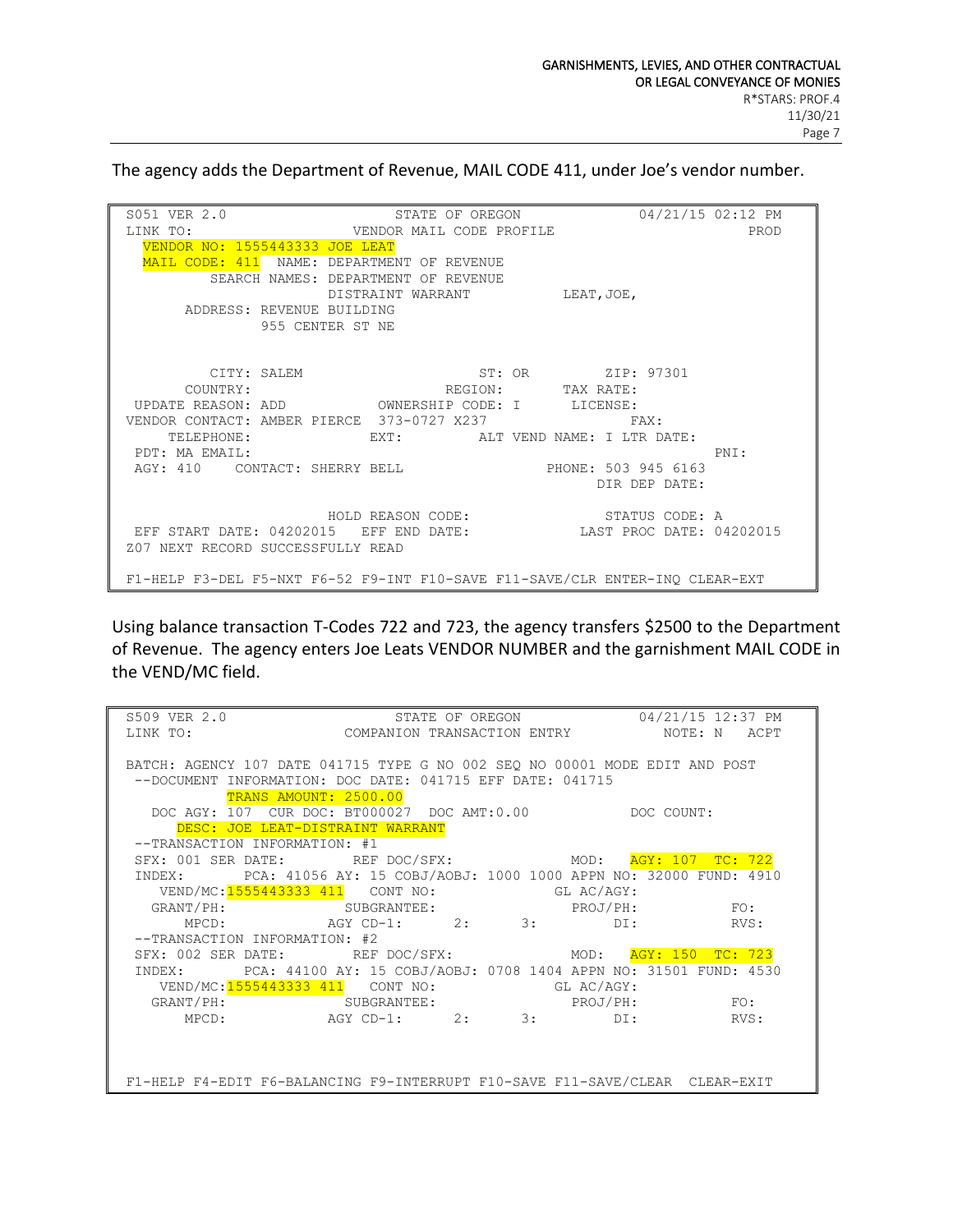In April, the agency receives a second invoice for \$1500 from Joe. Since there are sufficient monies available, the agency must calculate both the interest charges and principal amount owed the Department of Revenue.

## CALCULATION OF AMOUNTS OWED

| Estimated date of transfer: | 04/17/15  | Start date of interest:   |                                   | 01/09/15 |
|-----------------------------|-----------|---------------------------|-----------------------------------|----------|
| Month                       | # Of Days |                           |                                   |          |
| January                     | 22        |                           |                                   |          |
| February                    | 28        |                           |                                   |          |
| March                       | 31        |                           |                                   |          |
| April                       | 17        |                           |                                   |          |
| Total Days:                 | 98        | <b>Distraint Warrant:</b> | \$3,000.00                        |          |
|                             |           | Less February             |                                   |          |
| Daily Interest: X           | 0.25      |                           | payment: $\frac{1}{2}$ (2,500.00) | \$500.00 |
| Due: $=$ \$                 | 24.50     |                           | Interest Due:                     | \$24.50  |
|                             |           |                           |                                   |          |

Amount Owed Department Of Revenue: \$ 524.50

The agency will use T-Codes 722 and 723 in a balanced transaction to transfer \$613.46 to the Department of Revenue.

| S509 VER 2.0                                                      | STATE OF OREGON 04/21/15 12:37 PM                                            |                     |
|-------------------------------------------------------------------|------------------------------------------------------------------------------|---------------------|
| LINK TO:                                                          | COMPANION TRANSACTION ENTRY                                                  | NOTE: N<br>ACPT     |
|                                                                   |                                                                              |                     |
|                                                                   | BATCH: AGENCY 107 DATE 041715 TYPE G NO 002 SEQ NO 00001 MODE EDIT AND POST  |                     |
| $--$ DOCUMENT                                                     | INFORMATION: DOC DATE: 041715 EFF DATE: 041715                               |                     |
| TRANS AMOUNT: 524.50                                              |                                                                              |                     |
|                                                                   | DOC AGY: 107 CUR DOC: BT000045 DOC AMT:0.00                                  | DOC COUNT:          |
| DESC: JOE LEAT-DISTRAINT WARRANT<br>--TRANSACTION INFORMATION: #1 |                                                                              |                     |
|                                                                   | SFX: 001 SER DATE: REF DOC/SFX: MOD: AGY: 107 TC: 722                        |                     |
| INDEX:                                                            | PCA: 41056 AY: 97 COBJ/AOBJ: 1000 1000 APPN NO: 32000 FUND: 4910             |                     |
| VEND/MC: 1555443333 411 CONT NO:                                  | GL AC/AGY:                                                                   |                     |
|                                                                   | GRANT/PH: SUBGRANTEE: PROJ/PH:                                               | FO:                 |
| MPCD: AGY CD-1:                                                   |                                                                              | RVS:                |
| --TRANSACTION INFORMATION: #2                                     |                                                                              |                     |
|                                                                   | SFX: 002 SER DATE: REF DOC/SFX: MOD:                                         | AGY: 150<br>TC: 723 |
|                                                                   | INDEX: PCA: 44100 AY: 97 COBJ/AOBJ: 0708 1404 APPN NO: 31501 FUND: 4530      |                     |
| VEND/MC: 1555443333 411 CONT NO:                                  | GL AC/AGY:                                                                   |                     |
|                                                                   | GRANT/PH: SUBGRANTEE: PROJ/PH:                                               | FO:                 |
|                                                                   | $MPCD: AGY CD-1: 2: 3:$                                                      | DI:<br>RVS:         |
|                                                                   |                                                                              |                     |
|                                                                   | F1-HELP F4-EDIT F6-BALANCING F9-INTERRUPT F10-SAVE F11-SAVE/CLEAR CLEAR-EXIT |                     |